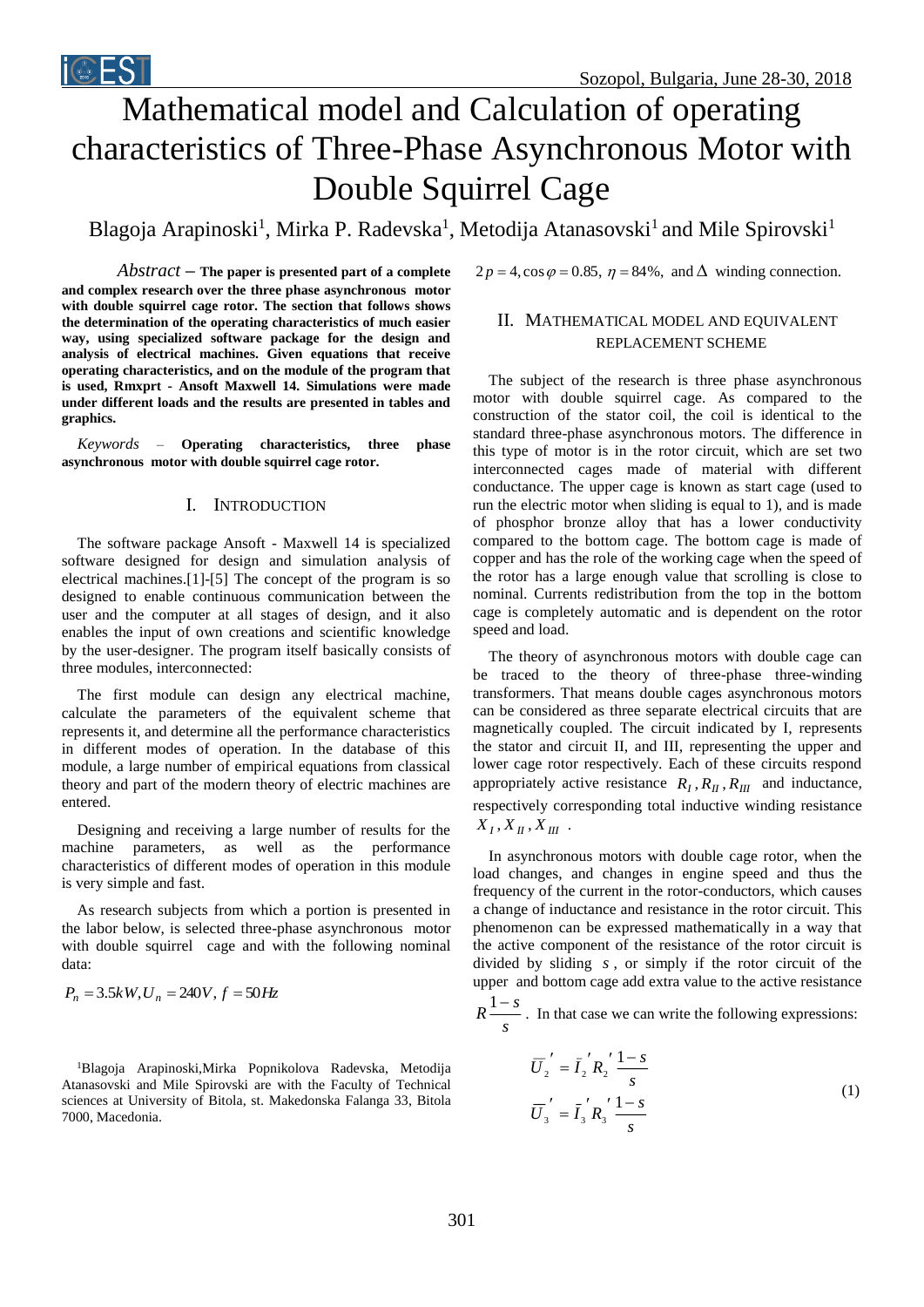

Voltage equations for this type of motor received form given by:

$$
\overline{U}_1 = \overline{I}_1 (R_1 + jX_{\sigma 1}) - \overline{I}_2' (R_2' + jX_{\sigma 2}') - j\overline{I}_3' X_{\sigma}' - \overline{I}_2' R_2' \frac{1 - s}{s}
$$
\n
$$
\overline{U}_1 = \overline{I}_1 (R_1 + jX_{\sigma 1}) - \overline{I}_3' (R_3' + jX_{\sigma 3}') - j\overline{I}_2' X_{\sigma}' - \overline{I}_3' R_3' \frac{1 - s}{s}
$$
\n(2)

Based on the previous expressions can be compiled equivalent electric scheme of asynchronous motor with double cage and is given on Figure 1.



Fig. 1. Asynchronous motor with double cage - equivalent electric scheme.

# III. WORKING CHARACTERISTICS OF DOUBLE – CAGE THREE PHASE ASYNCHRONOUS MOTORS

The performance characteristics of the two-cages asynchronous motor are dependent on the output power  $P_2$ , the stator current  $I_1$ , the power factor  $\cos \varphi$ , the efficiency coefficient  $\eta$ , the slip s, the moment M, the speed of rotation of the rotor  $n$ , and the currents in the upper  $I_g$  and lower rotor cages  $I_d$ , and function of the consumed electric power  $P_1$ . The performance characteristics of the asynchronous two-phase motor can be obtained in several ways: Numeric with a computer program, which basically has an algorithm in which the equations connected with the aforementioned dependencies are added, Experimental obtaining of the working characteristics by direct method by reading the sizes and by an indirect method using a circular diagram. The software used for reconstruction of the calculation of the two-phase asynchronous motor provides the possibility of obtaining the operating characteristics in the numerical way mentioned above. Namely, the Ansoft-Maxwell 14 Rmxprt module calculates and displays the performance characteristics of different motor operation modes, using a model programmed based on the equivalent dual cage-like asynchronous motor pattern.

Equations with which the working characteristics are obtained:

The current  $I_2^{\prime\prime}$  that flows into the rotor circuit of the motor reduced to a stator is given by the expression:

$$
\overline{I}_2' = \overline{I}_2'' \cdot C_1 \tag{3}
$$

The power factor of this current is given by:

$$
\cos \varphi_2 = \frac{\left(R_1^{\prime\prime} + \frac{R_{2e}}{s}\right)}{\overline{Z}_e}; \quad \sin \varphi_2 = \frac{\left(X_{\sigma 1}^{\prime\prime} + X_{\sigma}^{\prime\prime} + X_{\sigma 2e}\right)}{\overline{Z}_e} \quad (4)
$$

For the active and reactive current in the rotor circuit, the following expressions are valid:

$$
R'_3 \qquad I_{2a}^{\qquad \qquad \prime\prime} = I_2 \cos \varphi_2
$$
  
\n
$$
I_{2r}^{\qquad \prime\prime} = I_2 \sin \varphi_2
$$
\n(5)

The impedance in the branch of the magnetization is:

$$
\frac{1-s}{s}R_{3}' \qquad \overline{Z}_{0} = \sqrt{(R_{1} + R_{m})^{2} + (X_{\sigma 1} + X_{m})^{2}}
$$
(6)

The current of an ideal Idling, active and reactive component is calculated by:

$$
\bar{I}_{0i} = \frac{\bar{U}_n}{\bar{Z}_o}; \qquad I_{0a} = I_{0i} \cos \varphi_0; \quad I_{0r} = I_{0i} \sin \varphi_0 \tag{7}
$$

Where the power factor is given by:

$$
\cos \varphi_0 = \frac{R_1 + R_m}{Z_0}; \quad \sin \varphi_0 = \frac{X_{\sigma 1} + X_m}{Z_0}
$$
 (8)

The current that the motor takes from the network, i.e., the current flowing through the three-phase distributed stator winding is the vector sum of the currents from the ideal idling and the current flowing into the rotor circuit of the motor:

$$
\bar{I}_1 = \sqrt{\left(I_{0a} + I_{2a}^{'''}\right)^2 + \left(I_{0r} + I_{2r}^{'''}\right)^2}
$$
\n(9)

The actual value of the current flowing through the rotor circuit of the machine is:

$$
\bar{I}_2 = \bar{I}_2' k_i \tag{10}
$$

For the currents in the upper and lower cage of the rotor, the expressions are:

$$
\bar{I}_g = \frac{\bar{I}_2}{\bar{Z}_g \left(1 + \frac{\bar{Z}_d}{\bar{Z}_g}\right)}; \qquad \bar{I}_d = \frac{\bar{I}_2}{\left(1 + \frac{\bar{Z}_d}{\bar{Z}_g}\right)}
$$
(11)

The power factor of the motor is given by:

$$
\cos \varphi_1 = \frac{I_{1a}}{I_1}; \ \ \bar{I}_{1a} = \bar{I}_{0a} + \bar{I}_{2a}^{\ \ n}
$$
\n(12)

For the energy balance, that is, the power that the motor takes from the network and the losses that occur in it, the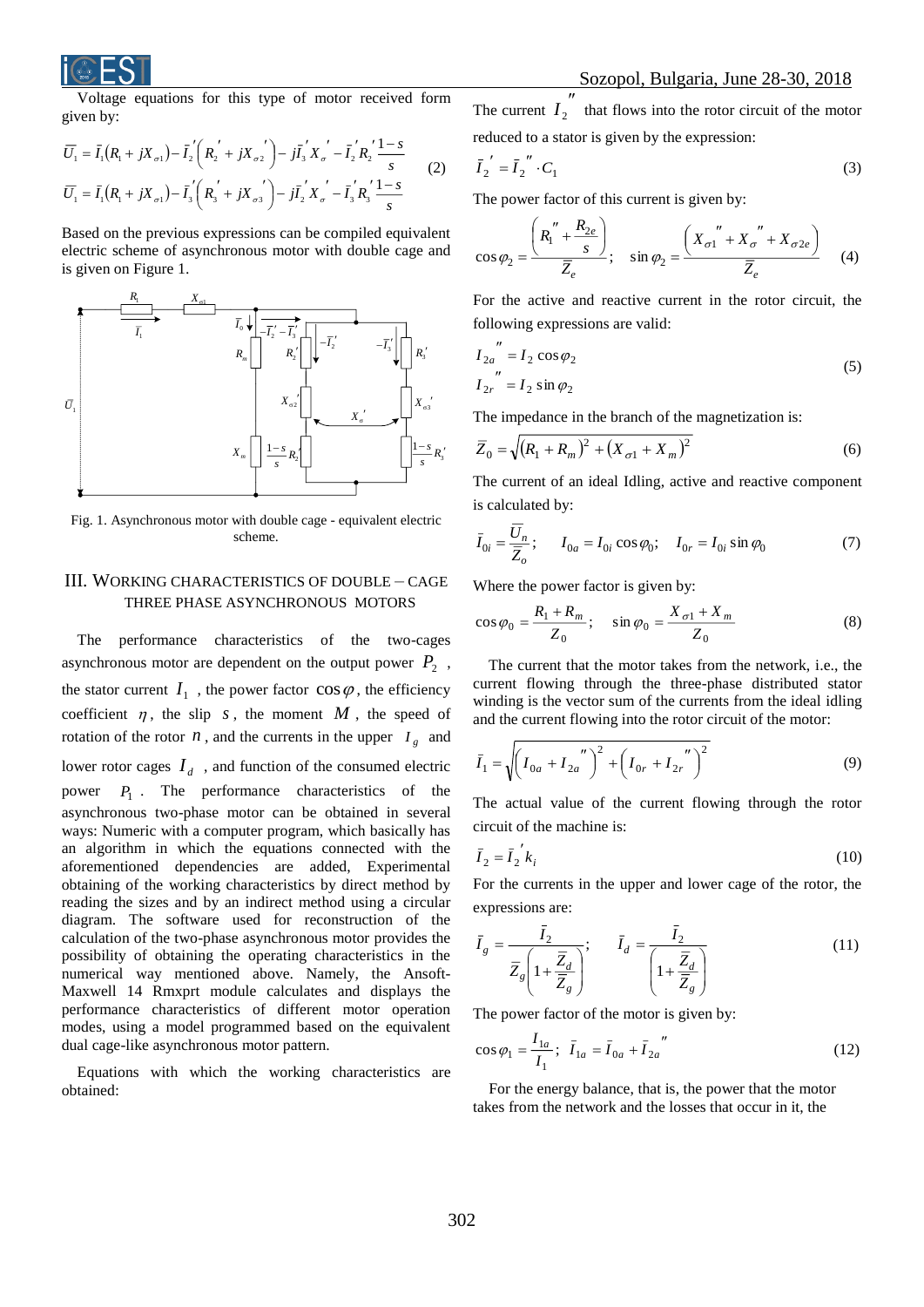

#### following expressions apply:

$$
P_1 = m_1 U_n I_{1a}; \t P_0 = m_1 (R_1 + R_m) I_0^2
$$
  
\n
$$
P_{cu1} = m_1 R_1 I_1^2; \t P_{cu2} = m_1 R_{2e} I_2^2
$$
  
\n
$$
\sum P_g = P_0 + P_{cu1} + P_{cu2} + P_{men}
$$
\n(13)

The useful power of the motor axle is obtained when the total power losses in the motor are deducted from the input power:

$$
P_2 = P_1 - \sum P_g \tag{14}
$$

The coefficient of efficiency , the speed at which the rotor turns and the electromagnetic torque are calculated with the following expressions:

$$
\eta = \frac{P_2}{P_1}; \quad n = (1 - s)n_1 \tag{15}
$$

$$
M_{em} = \frac{pm_1 U_n^2 \frac{R_{2e}}{s}}{2\pi f_1 \left[ \left( R_1'' + \frac{R_{2e}}{s} \right)^2 + \left( X \sigma_1'' + X \sigma_2'' + X \sigma_2 e \right)^2 \right]} \tag{16}
$$

# IV. OBTAINED RESULTS FROM THE SIMULATION

The performance display in Ansoft Maxwell 14's Rmxprt can be tabular and graphical. Simulations were made to obtain the performance characteristics at different loads, i.e. 20 different operating modes were analyzed with the step of changing the sliding  $\Delta s = 0.2\%$ , and the results of the simulations are given in Table 1.

Table 1 - Results of the calculations for obtaining the performance characteristics

| s     | $P_1$ W | $P_{2}$ W | I, [A] | $cos\varphi$ | η      | $n \min^{-1}$ | $M$ Nm | $I_s[A]$ | $I_{\epsilon}[A]$ | $I_{2}[A]$ |
|-------|---------|-----------|--------|--------------|--------|---------------|--------|----------|-------------------|------------|
| 0.001 | 416.3   | 32.8      | 2.12   | 0.27         | 0.0789 | 1498          | 0.846  | 4.95     | 1.85              | 6.75       |
| 0.003 | 681.3   | 295.2     | 2.26   | 0.42         | 0.4332 | 1495          | 2.523  | 14.65    | 5.52              | 20.17      |
| 0.005 | 943.9   | 552.5     | 2.45   | 0.53         | 0.585  | 1492          | 4.175  | 24.33    | 9.177             | 33.59      |
| 0.007 | 1203.9  | 804.6     | 2.69   | 0.62         | 0.668  | 1489          | 5.799  | 33.92    | 12.81             | 46.72      |
| 0.009 | 1460.7  | 1051.1    | 2.96   | 0.68         | 0.719  | 1486          | 7.395  | 43.42    | 16.39             | 59.81      |
| 0.011 | 1714.1  | 1291.6    | 3.25   | 0.73         | 0.753  | 1483          | 8.958  | 52.81    | 19.95             | 72.77      |
| 0.013 | 1963.5  | 1526.1    | 3.55   | 0.77         | 0.777  | 1480          | 10.48  | 62.19    | 23.48             | 85.56      |
| 0.015 | 2208.8  | 1754.1    | 3.87   | 0.79         | 0.794  | 1477          | 11.98  | 71.27    | 26.98             | 93.25      |
| 0.017 | 2449.7  | 1975.5    | 4.19   | 0.81         | 0.806  | 1474          | 13.44  | 80.31    | 30.44             | 110.76     |
| 0.019 | 2685.4  | 2190.2    | 4.51   | 0.83         | 0.815  | 1471          | 14.86  | 89.23    | 33.86             | 123.09     |
| 0.021 | 2917.1  | 2398.1    | 4.84   | 0.84         | 0.822  | 1468          | 16.25  | 98.81    | 37.25             | 135.23     |
| 0.023 | 3143.1  | 2598.8    | 5.16   | 0.845        | 0.826  | 1465          | 17.58  | 106.64   | 40.59             | 147.27     |
| 0.025 | 3363.7  | 2792.6    | 5.49   | 0.851        | 0.83   | 1462          | 18.88  | 115.13   | 43.91             | 159.03     |
| 0.027 | 3578.8  | 2979.3    | 5.81   | 0.856        | 0.832  | 1459          | 20.15  | 123.46   | 47.17             | 176.63     |
| 0.029 | 3788.4  | 3158.8    | 6.12   | 0.859        | 0.833  | 1456          | 21.36  | 131.62   | 50.41             | 182.84     |
| 0.031 | 3992.2  | 3331.3    | 6.44   | 0.861        | 0.834  | 1453          | 22.54  | 139.66   | 53.58             | 193.25     |
| 0.033 | 4190.3  | 3496.7    | 6.75   | 0.862        | 0.8345 | 1450          | 23.67  | 147.52   | 56.78             | 204.26     |
| 0.035 | 4382.4  | 3635.1    | 7.06   | 0.8626       | 0.835  | 1447          | 24.77  | 155.23   | 59.88             | 215.06     |
| 0.037 | 4568.8  | 3806.1    | 7.36   | 0.863        | 0.833  | 1444          | 25.82  | 162.76   | 62.91             | 223.65     |
|       |         |           |        |              |        |               |        |          |                   |            |

The results of the calculated currents in the stator and the rotor rings are significant because they can serve as input data for the load in the three-dimensional electromagnetic analysis with finite element method.

For good visibility, the performance characteristics are calculated and displayed graphically on one diagram in the relative units in Figure 2:



Fig. 2. Operating characteristics of an asynchronous motor with a double cage

## V. CONCLUSION

Designing with the (Rmxprt) Ansoft Maxwell 14 module is simple and at the same time gives excellent results when calculating the parameters of the equivalent electrical scheme and obtaining the operating characteristics for different operating modes. By comparing the calculated parameters with the help of analytical methods and numerical calculated parameters of the asynchronous motor with a double cage with the software used, the reliability of this kind of design is confirmed. Comparing the working characteristics obtained with the software and those of the experimental testing and in this respect, it confirms the accuracy and the possibilities.

### **REFERENCES**

- [1] M. Popnikolova-Radevska, M. Cundev, L.Petkovska, "*From Macroelements to Finite Elements Generation for Electrical Machines Field Analyses*", ISEF International Symposium on Electromagnetic Fields in Electrical Engineering, Thessaloniki, Greece, 1995, p.p. 346-349.
- [2] M. Popnikolova Radevska: "Calculation of Electromechanical Characteristics on Overband Magnetic Separator with Finite Elements", ICEST 2006, p.p. 367-370, Sofia, Bulgaria 2006.
- [3] B. Arapinoski, M. Popnikolova Radevska, "*Electromagnetic and thermal analysis of power distribution transformer with FEM*" ICEST 2010, Ohrid, R.Macedonia 2010.